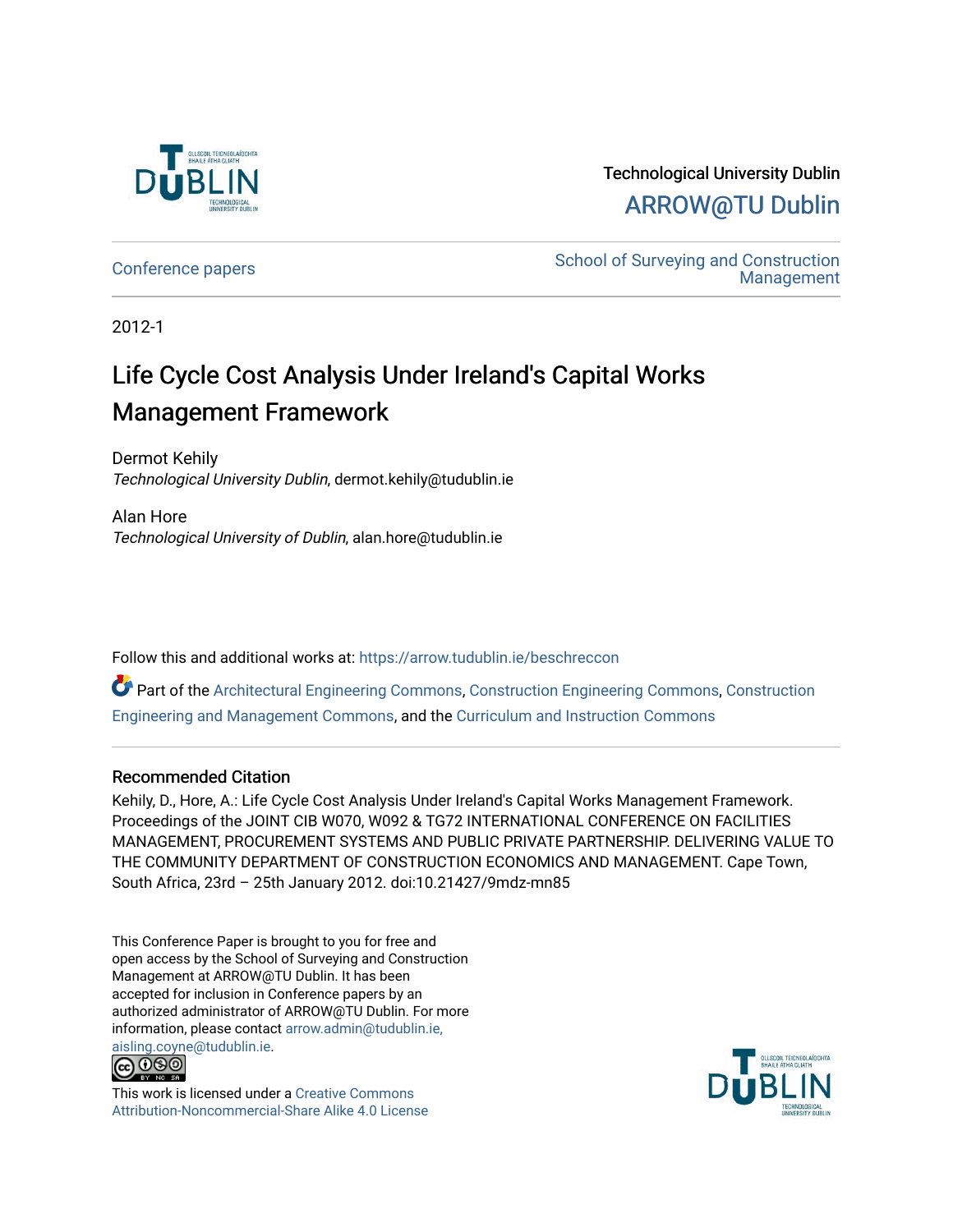## INTERNATIONAL COUNCIL FOR RESEARCH AND INNOVATION IN BUILDING AND CONSTRUCTION CIB W070 FACILITIES MANAGEMENT AND ASSET MAINTENANCE CIB W092 PROCUREMENT SYSTEMS CIB TG72 PUBLIC PRIVATE PARTNERSHIP

Proceedings of the JOINT CIB W070, W092 & TG72 INTERNATIONAL CONFERENCE ON FACILITIES MANAGEMENT, PROCUREMENT SYSTEMS AND PUBLIC PRIVATE PARTNERSHIP

# DELIVERING VALUE TO THE COMMUNITY

DEPARTMENT OF CONSTRUCTION ECONOMICS AND MANAGEMENT FACULTY OF ENGINEERING & THE BUILT ENVIRONMENT . UNIVERSITY OF CAPE TOWN

Cape Town, South Africa 23<sup>rd</sup> - 25<sup>th</sup> January 2012

EDITED BY ASSOCIATE PROFESSOR KATHY MICHELL PROFESSOR PAUL BOWEN PROFESSOR KEITH CATTELL

ISBN: 978-0-620-50759-2



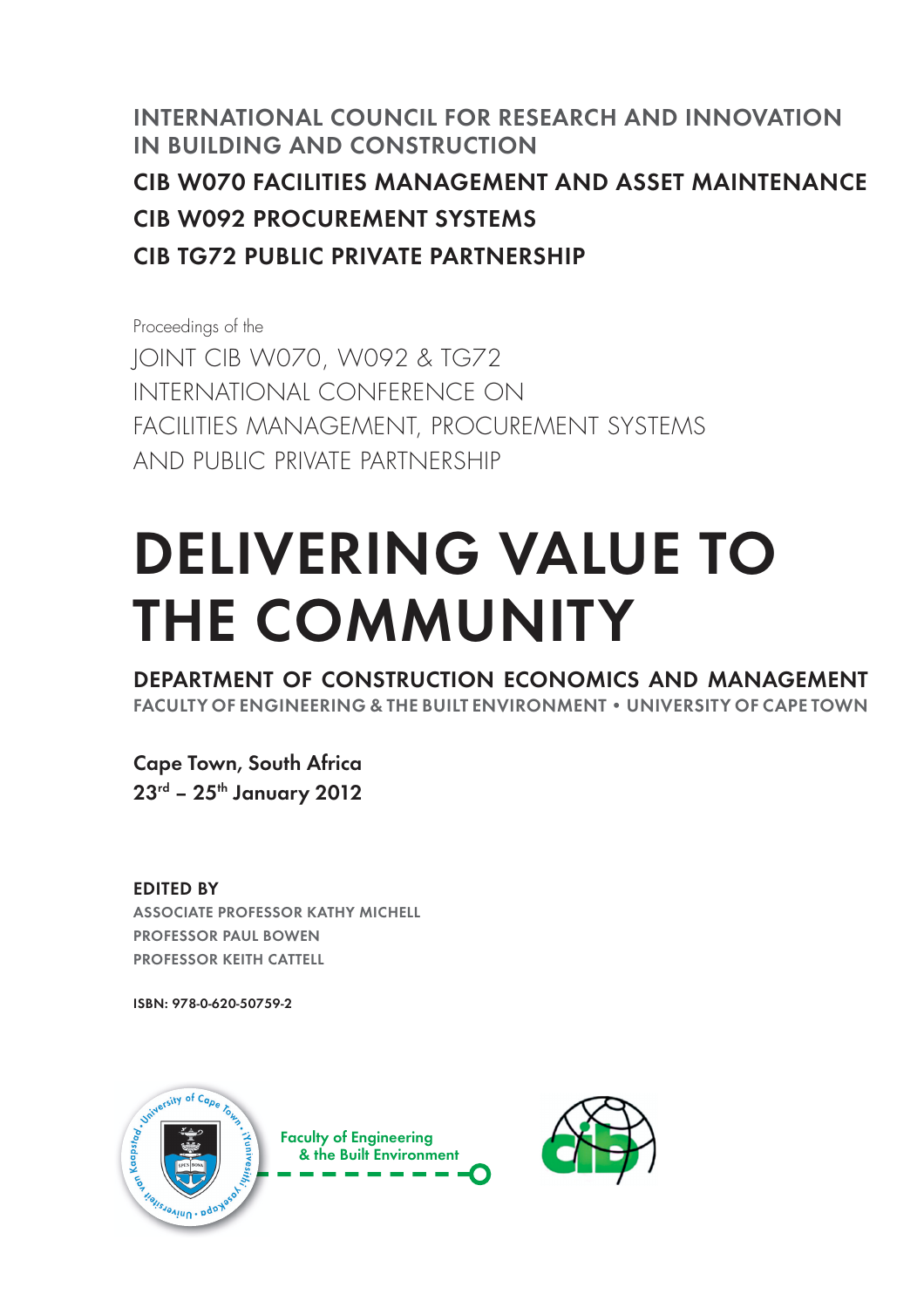#### CIB - International Council for Research and Innovation in Building and Construction

#### JOINT CIB W070, W092 & TG72 INTERNATIONAL CONFERENCE ON FACILITIES MANAGEMENT, PROCUREMENT SYSTEMS AND PUBLIC PRIVATE PARTNERSHIP

#### Delivering Value To The Community

Proceedings of the Cape Town 2012 Joint CIB W070, W092 & TG72 International Conference, held at the Graduate School of Business, V&A Waterfront, Cape Town, South Africa.

#### $23^{rd}$  –  $25^{th}$  January 2012.

Edited by Associate Professor Kathy Michell, Professor Paul Bowen and Professor Keith Cattell, Department of Construction Economics and Management, University of Cape Town.

**© 2012** Department of Construction Economics and Management, University of Cape Town.

Printed in South Africa (January, 2012)

All rights reserved. No part of this book may be reprinted or reproduced or utilized in any form or by any electronic, mechanical, or other means, now known or hereafter invented, including photocopying and recording, or in any information storage or retrieval system without permission in writing from the publisher.

The publisher makes no representation, express or implied, with regard to the accuracy of the information contained in this book and cannot accept any legal responsibility or liability in whole or in part for any errors or omissions that be made.

The reader should verify the applicability of the information to particular situations and check the references prior to any reliance thereupon. Since the information contained in the book is multidisciplinary, international and professional in nature, the reader is urged to consult with an appropriate licensed professional prior to taking any action or making any interpretation that is within the realm of a licensed professional practice.

Published by Department of Construction Economics and Management University of Cape Town Cape Town South Africa

Further Copies may be ordered by contacting:

Associate Professor Kathy Michell Email: Kathy.Michell@uct.ac.za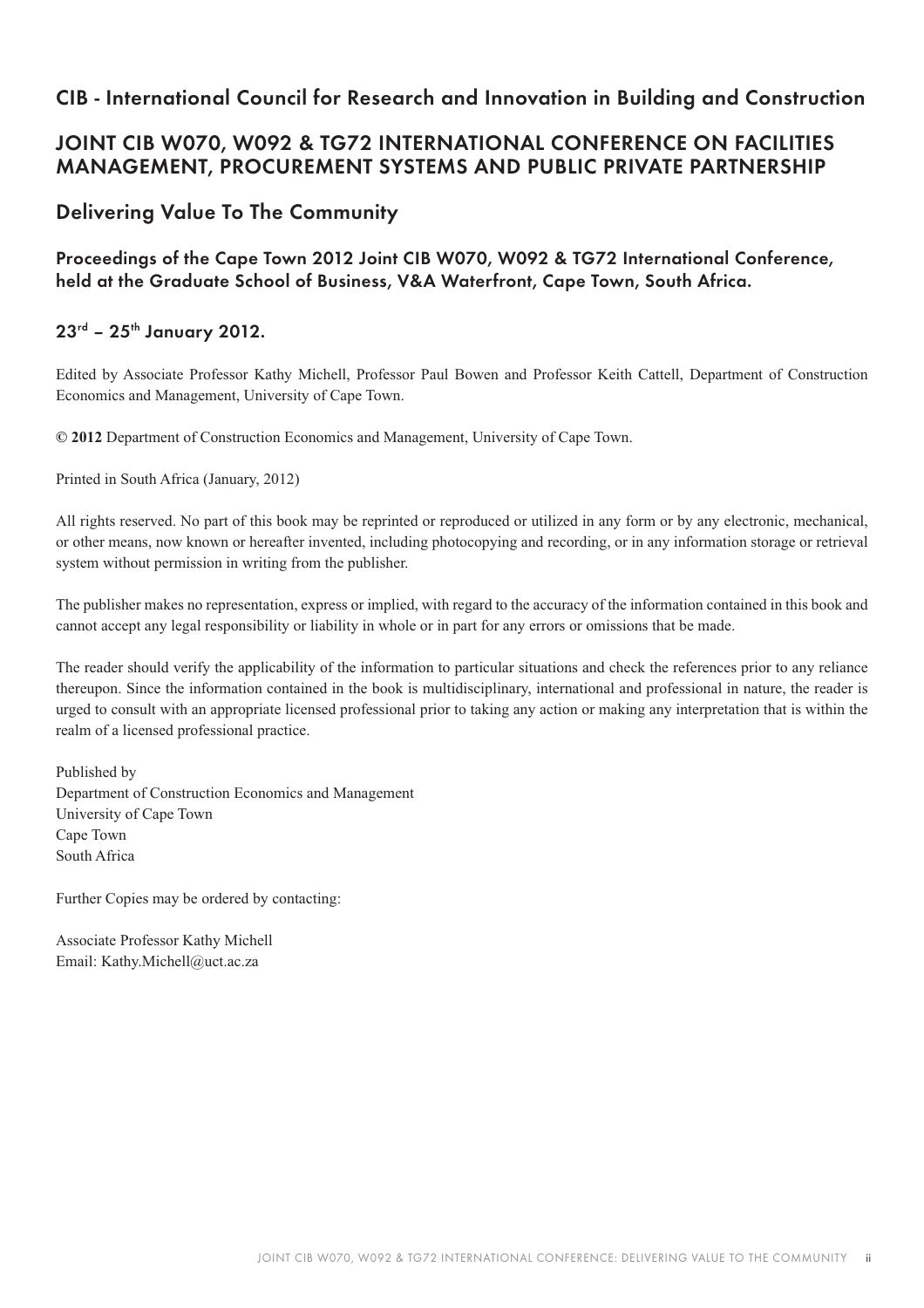## LIFE CYCLE COST ANALYSIS UNDER IRELAND'S CAPITAL WORKS MANAGEMENT FRAMEWORK

#### DERMOT KEHILY<sup>i</sup> and ALAN HORE

#### SCHOOL OF REAL ESTATE AND CONSTRUCTION ECONOMICS, DUBLIN INSTITUTE OF TECHNOLOGY, BOLTON STREET, DUBLIN 1, IRELAND

e Capital Works Management Framework (CWMF) is a structure that has been developed to deliver the Irish government's objectives in relation to public sector construction procurement reform. is research provides practical guidance and assistance for construction cost professionals in carrying out Whole Life Cycle Cost Analysis (WLCCA) and producing Life Cycle Cost Models (LCCMs) under the CWMF. The research outlines how LCCA calculations can be carried out for cost planning purposes and recommends a standard methodology for presenting LCCMs under the CWMF. The CWMF states that Whole Life Costs (WLC) are an important consideration throughout the design process and should be integrated at each stage of the cost planning process. This research investigated a number of international methodologies and standard method of measurements on Life Cycle Costing (LCC) along with a literature review of journal papers, professional publications and research articles. A template was subsequently developed that can be used to aid construction professionals in producing LCCMs. The template puts forward a standard response to the CWMF and was produced in consultation with one of the international methodologies in LCC. A WLCCA case study of a secondary school building in Dublin, Ireland was carried out using the template outlined above. The WLCCA was prepared to provide an example of how LCCA could be carried out and presented in accordance with Ireland's CWMF. The resultant WLCCA outlines a sixty year analysis of the school considering the proportional present value breakdown between investment costs and operational costs. The construction costs represent 42% of the overall present value WLC of the building over a 60 year study period.

**Keywords: life cycle, life cycle cost analysis, whole life cycle cost, sustainability**

## INTRODUCTION

The Society of Chartered Surveyors Ireland (SCSI) is the professional body for construction, land and property professionals in Ireland. The SCSI has a number of working groups researching best practise and procedures within the Institute's professional groups. The SCSI 'Working Group in Life Cycle Costing' has as its aim to provide practical guidance and assistance for quantity surveyors and the Irish government in carrying out WLCCA and producing Life Cycle Cost Models (LCCM). The working group as part of their research put forward a number of definitions of Life Cycle Costing (LCC) and WLCC. The group's research as outlined in this paper examined a number of international methodologies and standard method of measurements on Life Cycle Costing (LCC) along with a literature review of journal papers, professional publications and research articles. In addition, the group outlined how LCC calculations can be carried out and proposed a structure and methodology for presenting LCCMs through a standard template. As part of the project the working group undertook a WLCCA of a secondary school in the greater Dublin area. The objective of the analysis was to provide SCSI members with a worked example of a WLCCA under the proposed structure and methodology and to investigate the overall proportional breakdown between investment and operational costs on a recently built school in Ireland.

The project commenced in mid 2010 and was in the final stages of development in October 2011. The working group started its research by discussing with its members, whether they carried out LCC and if they used any methodology or standard method of measurement in the production of WLCC estimates. Many cost professionals and local governments are unfamiliar with the concept of LCC, how to carry out LCC calculations and how to present this in a meaningful way (Hunter et al. 2005).

e SCSI invited Robert Charette from the Building Engineering Faculty of Concordia, University in Montreal, Canada, in May 2010 to carry out a seminar and workshop for its members on WLCC. Mr Charette guided the participants through the calculation methodology and practical application of LCC exercises (Charette 2010). The attendees gained the knowledge required to carry out isolated option appraisal of building components over a selected study period. After the workshop it was established by the SCSI that

i. dermot.kehily@dit.ie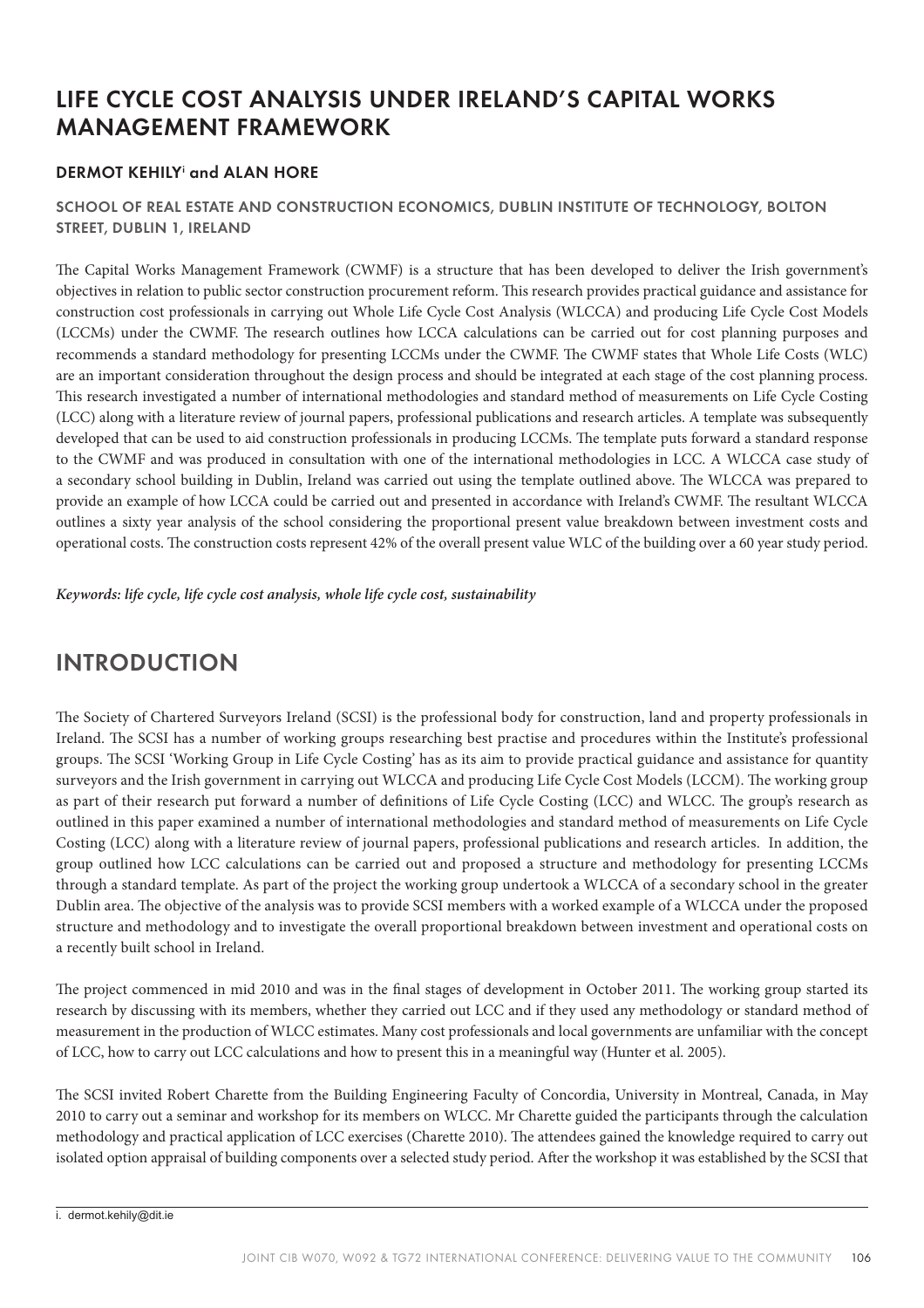there was a requirement to cumulatively present these calculations within a standard structure, so that a WLCCA on an entire project could be presented to a perspective client (Kehily 2011).

Carrying out individual LCC calculations of every component of a building is very time consuming, even with the aid of financial tables (Hunter et al. 2005). The working group set out to provide a common approach within a recommended template, so that LCC calculations could be carried out in a manner which automates the mechanical and time consuming calculations. This approach provides the user with an application to quickly and accurately present a WLCC estimate to a client within a standard structure. This requirement in Ireland was heightened by the introduction of the CWMF in May 2010 by the Irish government, which contains an "integrated set of contractual provisions, guidance material, technical templates and procedures, which cover all aspects of the delivery process of a public works project from inception to final project delivery and review" (G N 2.2. 2009). One of the provisions to be provided by quantity surveyors on all future projects is the requirement for WLCC on public works contracts as a standard service.

## WHOLE LIFE CYCLE COSTING

The first step in examining WLCC is to clearly define the meaning and scope of LCC and WLCC. The National Institute of Standards and Technology (Fuller et al. 1995) in the United States defines the WLCC of a facility as "an economic evaluation in which all costs arising from owning operating and maintaining a building over a certain study period or building life cycle are considered to be potentially important in option appraisal, design decisions and cash flow forecasting". The Office of Government and Commerce (OGC) (2003) in the United Kingdom defines WLCC "as the costs of acquiring it, the costs of operating it and the costs of maintaining it over its whole life through to its disposal – that is, the total ownership costs". The International Standards Organisation, BS ISO 15686 – Part 5 (2008) describes whole WLCC as a "methodology for the systematic economic consideration of all whole life costs and benefits over a period of analysis, as defined in the agreed scope". In this paper "Life Cycle Cost", Whole Life Cycle Cost", "Whole Life Costs", "Life Cycle Cost Analysis" and "Life Cycle Cost Model" are terms used interchangeably defining the same concept, although not necessarily defining the same action within the concept. This paper, however, predominantly uses the term WLCC as outlined in the definitions above.

A Building Research Establishment (BRE) study of WLCC conducted by Clift and Bourke (1999) found that although the significance of LCC has been recognised on construction projects, as early as the 1980's and substantial amounts of research into the field has taken place, the application has not been implemented into standard practice. A number of papers in the field, including Fischer and Kunz (2004), Chanter and Swallow (1996), Clift and Bourke (1999) and Flanagan and Norman (1984) (as cited in Kaya et al. 2007) has determined that the reason for this includes the lack of historical data and databases on operation and maintenance; the significant absence of standardisation across the construction industry, in terms of scope; and the complexity of calculating the factors involved in LCC. The CWMF is a structure that has been developed to deliver the Irish Government's objectives in relation to public sector construction procurement reform. The CWMF guidance notes on cost management include a requirement to provide LCC on publically procured projects. In response to this requirement the SCSI working group on LCC produced a standardised template that could be used to provide LCC estimates in line with the CWMF.

#### CAPITAL WORKS MANAGEMENT FRAMEWORK

The CWMF consists of a suite of best practice guidance, standard contracts and generic template documents that form four pillars that support the framework (G N 2.2. 2009). Pillar three and pillar four are applicable to construction cost management. Pillar three consists of cost control, planning forms and suitability assessment forms for construction works and services and pillar four provides guidance notes aimed at facilitating the implementation of the measures and forms in the previous three pillars (G N 2.2. 2009). 'The Planning and Control of Capital Costs, GN 2.2' (2009) in pillar four states that "whole life costs are an important consideration throughout the design process, and should be integrated at each stage in cost plan development". The framework provides cost planning excel templates for cost management throughout the design process and these cost planning templates are included in pillar three to download. However, other than a suggested WLLC summary page included in guidance notes 2.2, there is no template or suggested methodology to present WLCC information.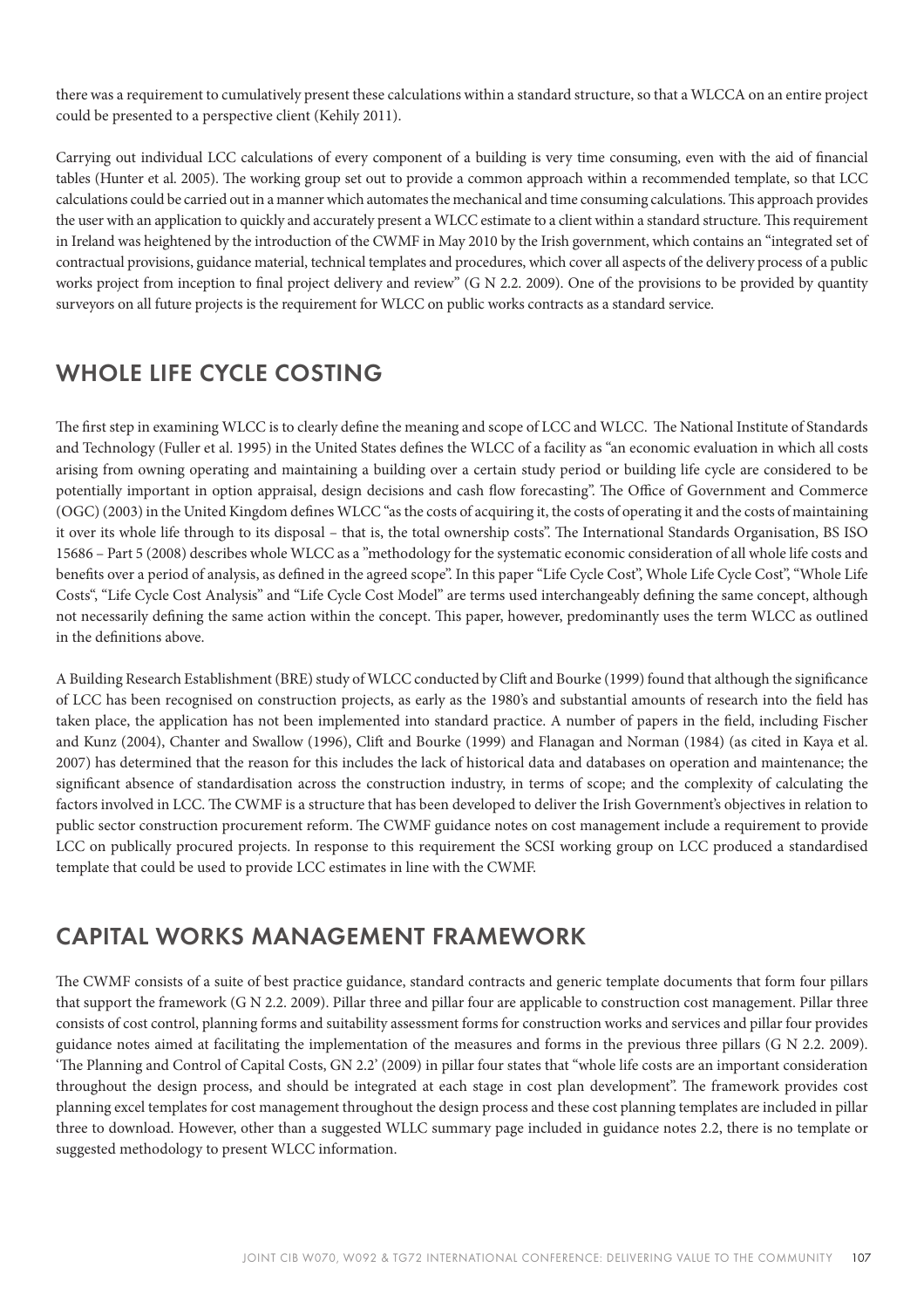## SCSI: GUIDANCE NOTES ON LIFE CYCLE COSTING

The guidance notes produced, as part of the SCSI's Working Group in LCC provides practical guidance and assistance for the Society's members and quantity surveyors in Ireland, in carrying out LCCA and producing LCCM's in line with the CWMF (Kehily, 2011). The guidance notes are divided into seven sections. Section 1.0 outlines a number of definitions for LCC and WLCC from international methodologies and standard method of measurements in LCC. The section also addresses the Irish governments CWMF and discusses the applicability of WLLC in sustainable construction, risk management and tendering.

Section 2.0 outlines and describes the data required in calculating Present Value (PV) factors, while section 3.0 outlines the different PV formulae used and when they may be used in LCC calculations. A scientific calculator can be used to carry out PV calculations but this method can be quite time consuming as each variable must be inputted to determine the relevant factor (Kaya et al. 2007). The LCC calculation must be repeated for each building component or system to determine the cumulative present value WLCC (Charette 2010). Section 4.0 of the guidance describes how financial tables may be used to quickly calculate the relevant PV factors, outlining an example calculation for each of the PV factors, Single Present Value (SPV), Uniform Present Value (UPV), Single Present Value Modified (SPV\*) and Uniform Present Value Modified (UPV\*). The excel template provided by the working group includes the PV factors as formulae within the relevant cells. Once the data requirements and cost information are inputted into the template they are automatically calculated.

Section 5.0 of the guidance notes demonstrates how PV factors can be written as formulae into excel cells. Using this information cost professionals can build their own templates and/or manipulate the template recommended by the working group, if they wish to do so. Section 6.0 of the guidance notes provide a fully worked example of an option appraisal of a building system over a given study period. One of the main objectives of the SCSI working group was to research and evaluate a standard methodology that could be recommended to cost professionals carrying out WLLC calculations and presenting WLCCA in accordance with the CWMF. A review of these methodologies is presented in the last section of the guidance notes, Section 7.0 and is also addressed below.

#### STANDARD METHOD OF MEASUREMENT FOR LIFE CYCLE COSTING

There are a number of methodologies and standard method of measurements on WLCC. In The United States, the National Institute of Standards and Technology (NIST) published handbook 135 (1995), thirteen years before a similar standard methodology from the International Standard Organisation (ISO). 'NIST handbook 135' (1995) outlines in detail the LLC method "defining the criteria used and describing the assumptions and procedures to follow in performing evaluations and gives examples on to how to carry out LCC calculations". The handbook, however, does not give a breakdown structure for preparing LCC. In 2007 Davis Langdon published a report on the contribution of LCC to sustainable construction; the report provides an account of a research and development project to develop a common European methodology for LCC in sustainable construction within the European Union (Davis Langdon 2007). Hunter and Kelly, (2009) published a Royal Institution of Chartered Surveyors (RICS) research paper which also considers LCC as an economic evaluation of sustainable construction. The Office of Government Commerce (OGC) in the UK provides, as part of their suite in 'Achieving Excellence in Construction Procurement Guides', a guide for WLCC and cost management (2003), the guide outlines the principles of WLCC and describes a process made up of a framework for cost management and WLCC. The equivalent document in Ireland was published by the Department of Finance in 2009. 'Planning and Control of Capital Costs GN 2.2' (2009) is one of a number of guidance notes aimed at facilitating the implementation the measures in the CWMF. Although the OGC and the CWMF documents are guides rather than methodologies the CWMF guidance notes do provide a simple summary page for presenting LCC and sets out the different stages that LCC should be carried out on publically procured projects in Ireland. However, in order to carry out a detailed LCC or provide backup to the CWMF summary page a quantity surveyor carrying out LCCA should consult with one of the methodologies outlined above or refer to the International Standard Organisation's, 'BS ISO 15686-5' (2008) or the BSI/BCIS supplement (2008).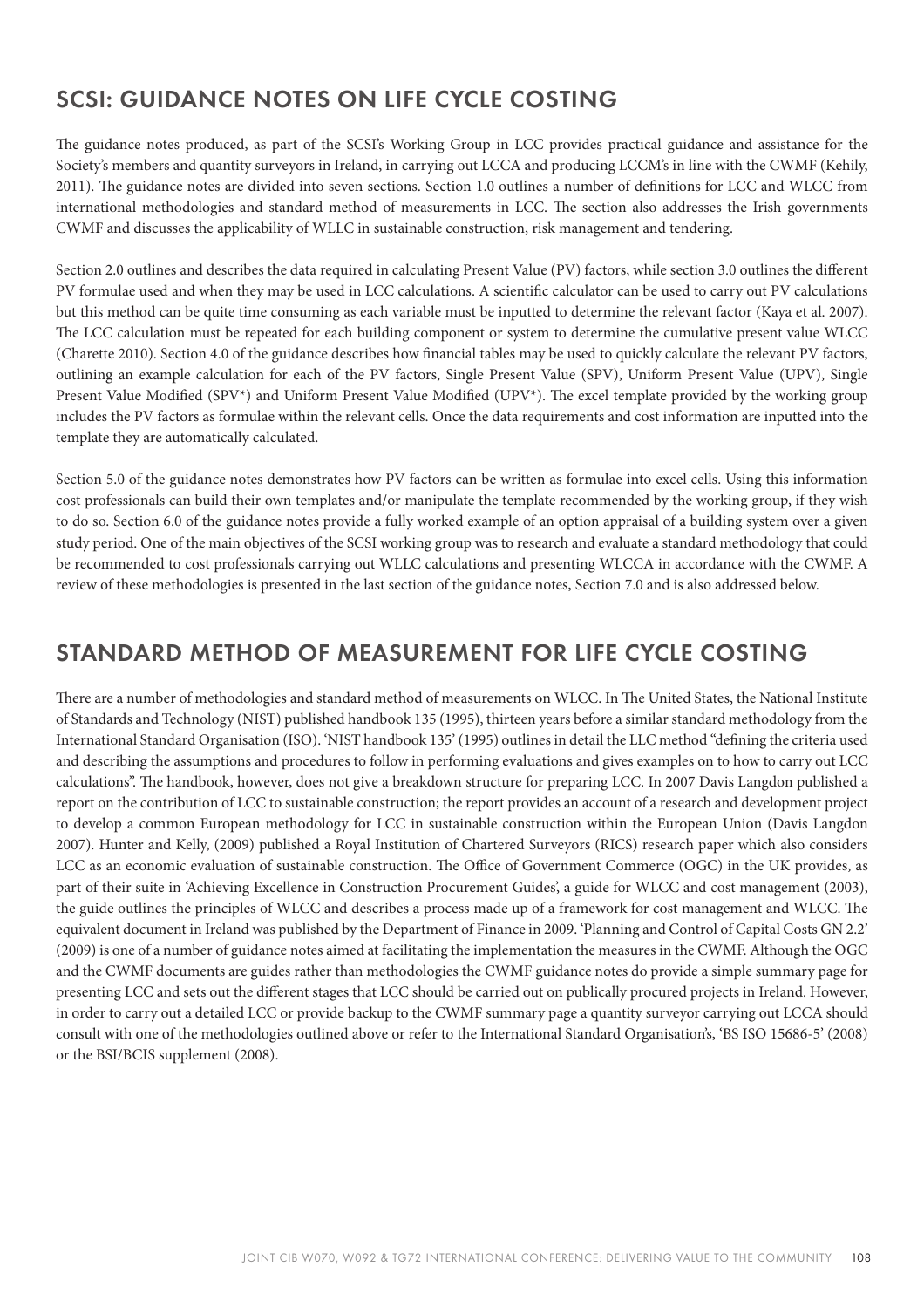## BSI/BCIS 'STANDARISED METHOD OF MEASUREMENT FOR LIFE CYCLE COSTING'

International Standards Organisation, 'BS ISO 15686' (2008)' "is a multi part series of international standards giving guidance on various aspects of planning the service life of buildings and constructed assets". Part 5 of the series "provides guidelines, definitions, principles and informative text on the application of LCC techniques in the context of service-life planning". The British Standards Institute (BSI) and the British Cost Information Service (BCIS) in the UK jointly published a document which put forward a standardised method for producing LCC (2008) applicable to the Irish/UK construction industry and to the key stages of the procurement process. The document provides a cost data structure and a method of measurement for LCC which aligns with the ISO 15685-5. The SCSI working group used this methodology and standard format in the production of the recommended WLCC template and WLCC example. Table 1 below represents the cost breakdown structure applicable to both the ISO document and BSI/ BCIS supplement documentation. The table indicates that WLCC are broken up into four classification categories, non construction costs, life cycle costs, income and externalities. Life cycle costs are in turn broken up into a number of sub-categories construction, maintenance, operation, occupancy and end of life costs.

#### *Table 1: Classification of Life Cycle Costs, ISO 15868-5*

| Whole Life Cycle Costs | Non Construction Costs |                                                                       |  |  |  |  |  |  |  |
|------------------------|------------------------|-----------------------------------------------------------------------|--|--|--|--|--|--|--|
|                        | Life Cycle Costs       | Construction, Maintenance, Operation,<br>Occupancy, End of Life Costs |  |  |  |  |  |  |  |
|                        | Income                 |                                                                       |  |  |  |  |  |  |  |
|                        | <b>Externalities</b>   |                                                                       |  |  |  |  |  |  |  |

#### LIFE CYCLE COST TEMPLATE

The SCSI working group in LCC produced a template to aid construction professionals producing LCCMs under the CWMF. The template is designed and formatted per the 'classification categories' of the ISO 15868-5 (2008), identified in Table 1 and is also produced in consultation with the BSI/BCIS supplement to the ISO standard (2008). This template provides a suggested layout and includes descriptions and formulae that can be changed and manipulated to suit the building type, client requirements and the stage of the project the LLC analysis is carried out. The template provides a step-by-step process to carrying out a WLCC estimate supported through a series of spreadsheets. The tool is not very complex, providing only the key elements of WLCCA. The spreadsheet, however, can be expanded to include more information, including graphical representation of the data for cash flow forecasts and maintenance and replacement profiles. The key benefits to cost professionals are; the ability to complete a WLLC exercise without having to do any of the PV calculations; the format is standardised per the ISO 15885-5; and the document can be saved to record data that may be used on estimates in the future. In total there are seven sheets in the tool representing the LCC classifications in Table 1, including input screens for project details, parameters, areas and scope.

The first sheet is a blank sheet, which provides for the company preparing the WLCC to include their company details or 'cover page'; the second sheet is a index page outlining the 'table of contents' and subsequent detail to follow; the third sheet includes input cells for relevant project details and 'parameters'; and the fourth sheet outlines the 'basis of the estimate', which includes information on overall areas, exclusions, inclusions and the documents used in the preparation of the LCCA.

e next sheets outlined in Figure 1 and Figure 2 below provides a summary of the information, included in the WLLC estimate. There is no data input required in these sheets, as all the succeeding input sheets are linked and formulated to roll the input forward to populate the summarises within the coded classification categories. The overall summary, shown in Figure 1, provides a breakdown of the high level cost classification categories from ISO 15868-5 as shown in Table 1. Each classification category is represented in 'Life Cycle Cost' (costs without escalation and discount) and also 'Present Value' costs. The summary includes a pie chart at the bottom of the page to graphically represent the LCC breakdown. This chart is not shown in Figure 1, as it is not clear in monochrome print.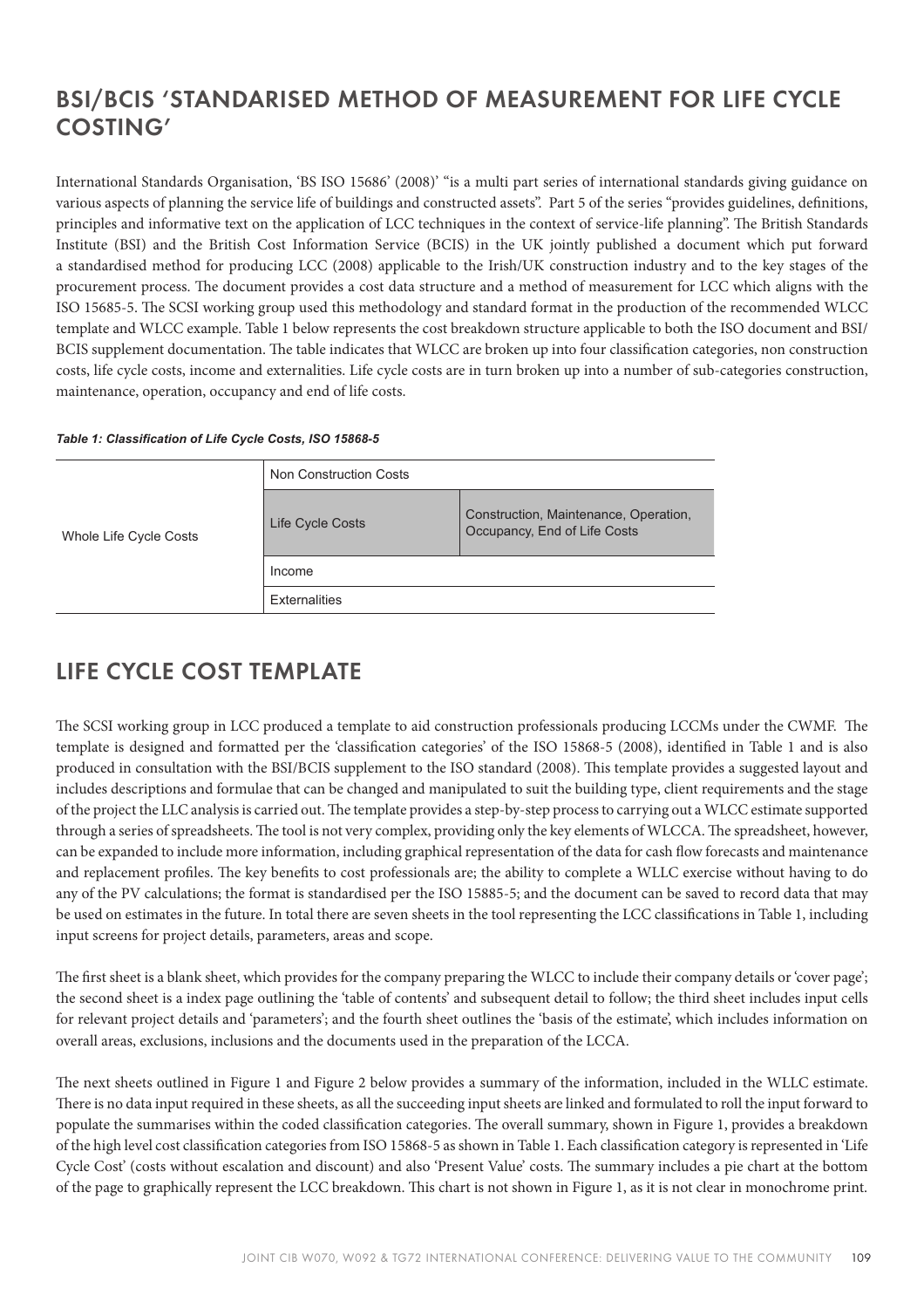#### WLCC Life Cycle Cost Summary Vears 60

| <b>WLCC</b> | <b>Whole Life Cycle Cost</b>                      | <b>Life Cycle</b><br>Cost | €/m2 | <b>Total</b><br><b>Present</b><br>Value | €/m2 |   |
|-------------|---------------------------------------------------|---------------------------|------|-----------------------------------------|------|---|
| CC          | <b>Construction Costs</b>                         | $\mathbf 0$               | 0.00 | $\mathbf{0}$                            | 0.00 |   |
|             | 2.0 Maintenance Costs                             | 17,004                    | 0.00 | 9,550                                   | 0.00 |   |
|             | 3.0 Operations Costs                              | 1,800,000                 | 0.00 | 1,057,691                               | 0.00 |   |
|             | 4.0 Occupancy Costs                               | $\mathbf 0$               | 0.00 | 0                                       | 0.00 | 1 |
|             | 5.0 End of Life Costs                             | $\Omega$                  | 0.00 | $\overline{0}$                          | 0.00 |   |
| <b>LLC</b>  | Life Cycle Cost $(2.0 - 5.0)$                     | 1,817,004                 | 0.00 | 1,067,241                               | 0.00 |   |
| <b>TLLC</b> | <b>Total Life Cycle Cost (Incld Construction)</b> | 1,817,004                 | 0.00 | 1,067,241                               | 0.00 |   |
|             | 6.0 Non Construction Costs                        | $\Omega$                  | 0.00 | $\mathbf{0}$                            | 0.00 |   |
|             | 7.0 Income                                        | $\Omega$                  | 0.00 | $\overline{0}$                          | 0.00 |   |
|             | 8.0 Externalities                                 | 0                         | 0.00 | $\Omega$                                | 0.00 |   |
| <b>WLC</b>  | Whole Life Cycle Cost (ex VAT)                    | 1,817,004                 | 0.00 | 1,067,241                               | 0.00 |   |
| <b>VAT</b>  | Vat                                               | 245,296                   | 0.00 | 144,078                                 | 0.00 |   |
|             | WLC VAT Whole Life Cycle Cost (Inc. VAT)          | 2,062,300                 | 0.00 | 1,211,319                               | 0.00 |   |
| <b>NAE</b>  | <b>Net Annual Expediture</b>                      | <b>Annual Costs</b>       | €/m2 | %                                       |      |   |
|             | 2.0 Maintenance Costs                             | 283                       | 0.00 | 1%                                      |      |   |
|             | 3.0 Operations Costs                              | 30,000                    | 0.00 | 99%                                     |      |   |
|             | 4.0 Occupancy Costs                               | $\mathbf{0}$              | 0.00 | $0\%$                                   |      |   |
| <b>NAE</b>  | <b>Net Annual Expeniture</b>                      | 30,283                    | 0.00 | 100%                                    |      |   |
|             | 7.0 Annual Income                                 | $\bf{0}$                  | 0.00 |                                         |      |   |
| <b>WNAE</b> | <b>Whole Net Annual Expeniture</b>                | 30,283                    | 0.00 |                                         |      |   |

Figure 1: Level 1 - Life Cycle Cost Summary

The next sheet is a more detailed summary, outlined in Figure 2, which provides further breakdown within each of the ISO classification categories.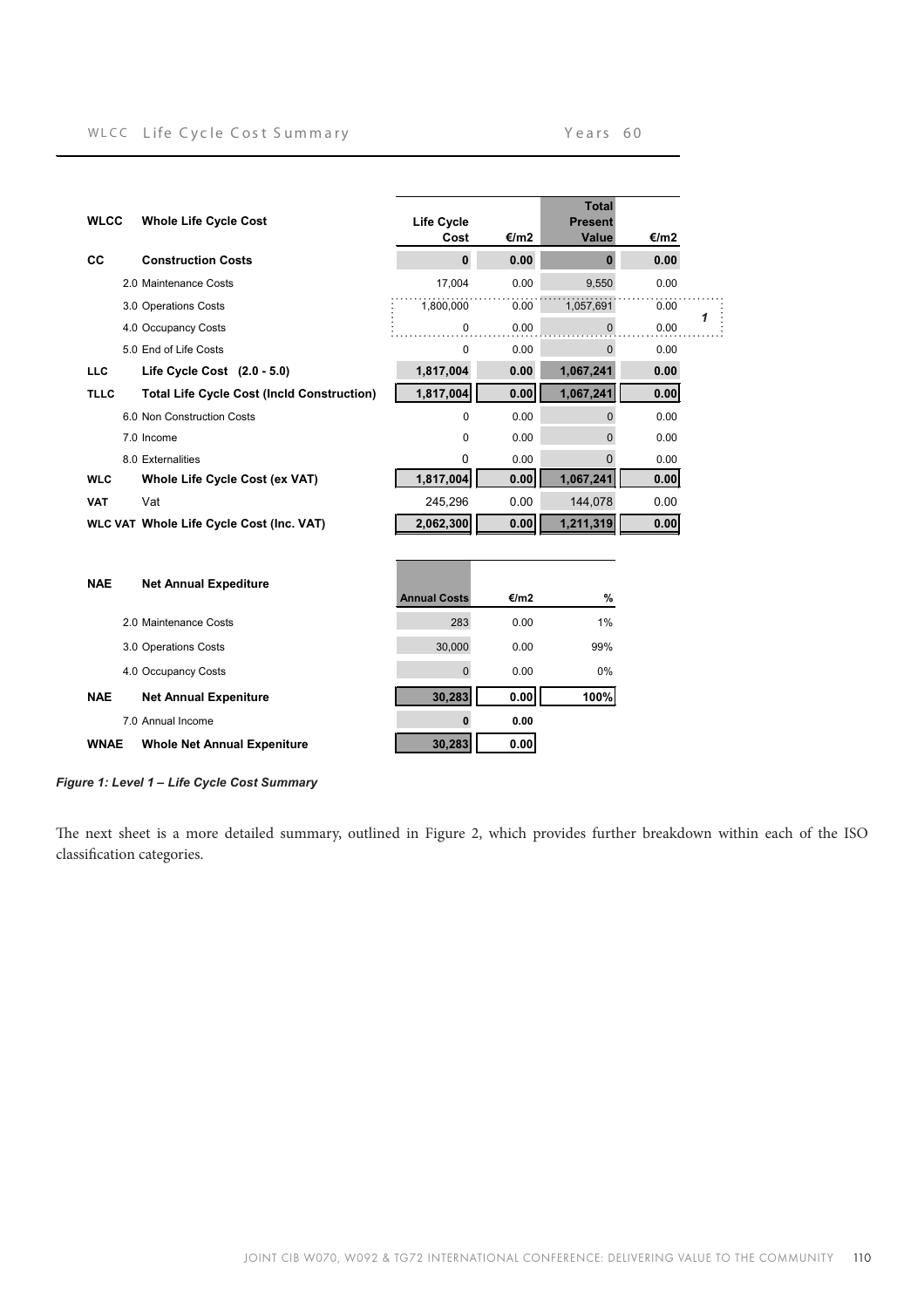|                                             |       | LLC Life Cycle Costs Analysis - BCIS                     |                  |                    |                                        | <b>60 Years</b>           |  |
|---------------------------------------------|-------|----------------------------------------------------------|------------------|--------------------|----------------------------------------|---------------------------|--|
|                                             |       | Ref BCIS                                                 | Annual<br>Amount | Life Cycle<br>Cost | <b>Escalated</b><br>Life Cycle<br>Cost | Total<br>Present<br>Value |  |
|                                             | 1.0   | <b>Construction Costs</b>                                |                  |                    |                                        |                           |  |
| Costs                                       | 1.1   | Construction works costs                                 |                  |                    |                                        |                           |  |
|                                             |       | 1.2 Other construction related costs                     |                  |                    |                                        |                           |  |
|                                             |       | <b>Total Construction Costs</b>                          |                  | 0                  | 0                                      | O                         |  |
|                                             | 2.0   | <b>Maintenance Costs</b>                                 |                  |                    |                                        |                           |  |
|                                             |       | 2.1 Major replacement                                    | 283              | 17.004             | 41.273                                 | 9.550                     |  |
|                                             |       | 2.3 Redecoration - internal / external                   |                  |                    |                                        |                           |  |
|                                             |       | 2.4 Minor replacement, repairs and PPM maintenance costs |                  |                    |                                        |                           |  |
|                                             |       | 2.5 Unscheduled repairs, replacement and maintenance     |                  |                    |                                        |                           |  |
|                                             |       | 2.6 Grounds maintenance                                  |                  |                    |                                        |                           |  |
|                                             |       | 2.7 Client definable costs                               |                  |                    |                                        |                           |  |
|                                             |       | <b>Total Maintenance Costs</b>                           | 283              | 17,004             | 41,273                                 | 9,550                     |  |
| Maintenance, Operations and Occupancy Costs | 3.0   | <b>Operations Costs</b>                                  |                  |                    |                                        |                           |  |
|                                             |       | 3.1 Cleaning costs                                       |                  |                    |                                        |                           |  |
|                                             | 3.1.1 | Windows and external surfaces                            |                  |                    |                                        |                           |  |
|                                             | 3.1.2 | Internal cleaning                                        |                  |                    |                                        |                           |  |
|                                             | 3.1.3 | Specialist cleaning                                      |                  |                    |                                        |                           |  |
|                                             | 3.1.4 | External works cleaning                                  |                  |                    |                                        |                           |  |
|                                             |       | 3.2 Utilities costs gas and electric                     |                  |                    |                                        |                           |  |
|                                             | 3.2.1 | <b>Fuel Costs</b>                                        | 30.000           | 1,800,000          | 5.038.351                              | 1.057.691                 |  |
|                                             | 3.2.2 | Water and Drainage                                       |                  |                    |                                        |                           |  |
|                                             |       | 3.3 Administration Costs                                 |                  |                    |                                        |                           |  |
|                                             | 3.3.1 | Property management                                      |                  |                    |                                        |                           |  |
|                                             | 3.3.2 | Staff engaged with servicing the building                |                  |                    |                                        |                           |  |
|                                             | 3.3.3 | Waste management disposal                                |                  |                    |                                        |                           |  |
|                                             |       | <b>Total Operations Costs</b>                            | 30,000           | 1,800,000          | 5,038,351                              | 1,057,691                 |  |
|                                             | 4.0   | <b>Occupancy Costs</b>                                   |                  |                    |                                        |                           |  |
|                                             |       | 4.3 Security                                             |                  |                    |                                        |                           |  |
|                                             |       | 4.5 Switchboard / telephones                             |                  |                    |                                        |                           |  |
|                                             |       | 4.6 Postroom - mail services                             |                  |                    |                                        |                           |  |
|                                             |       | 4.7 ICT and IT services                                  |                  |                    |                                        |                           |  |
|                                             |       | 4.12 Occupiers furniture, fittings and equipment         |                  |                    |                                        |                           |  |
|                                             |       | 4.14 Stationary and reprographics                        |                  |                    |                                        |                           |  |
|                                             |       | <b>Total Occupancy Costs</b>                             | ٥                | 0                  | $\bf{0}$                               | ٥                         |  |

**Figure 2: Level 2 Life Cycle Cost Summary** 

The subsequent sheets provide for data input per the ISO 15868-5 classification categories in construction costs, maintenance costs, replacement costs, operations costs, occupancy costs, end of life costs, income costs and costs related to externalities. The sheet for 'operations and maintenance costs' is outlined in Figure 3. This sheet provides a formatted spreadsheet, which includes the coded cost holding categories and sub-categories and also the PV to automatically calculate the inputted costs. The template provides an example of electricity (ESB costs) which can be traced from the input sheet in Figure 3, to the level 2 summary in Figure 2 and ultimately to the summary page shown in Figure 1.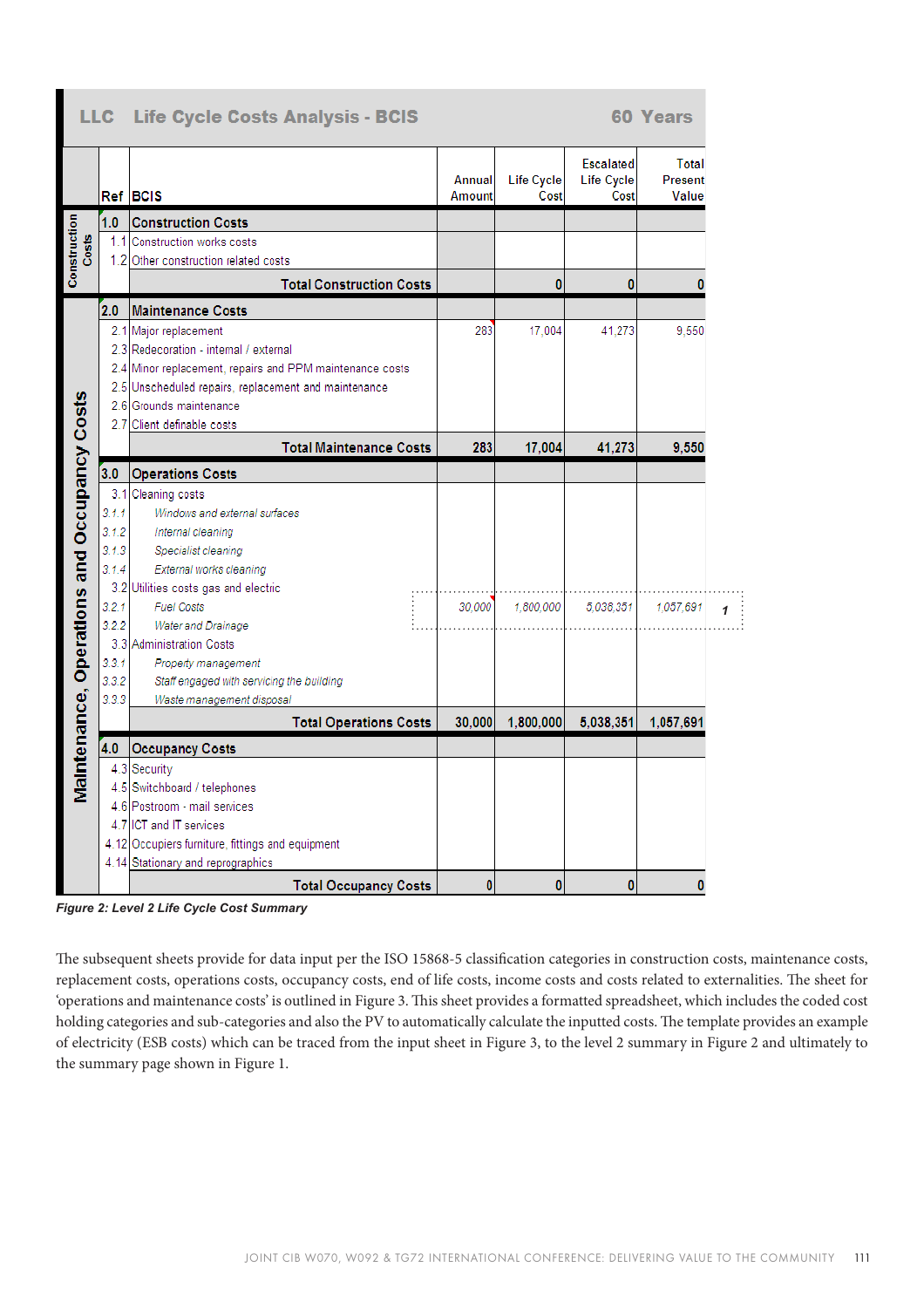|     | <b>O&amp;M Operations and Maintenance</b> |                                                                                                       |                      |        |                                                                                                                      |                |                        |     | Years                                  |       | 60               |   |
|-----|-------------------------------------------|-------------------------------------------------------------------------------------------------------|----------------------|--------|----------------------------------------------------------------------------------------------------------------------|----------------|------------------------|-----|----------------------------------------|-------|------------------|---|
| Ref | <b>BCIS</b>                               | Description                                                                                           | Qty t                | Uni    | Rate                                                                                                                 | Annual<br>Cost | Life<br>Cycle<br>Cost  | (e) | <b>Escalated</b><br>Life Cycle<br>Cost | (i)   | Present<br>Value |   |
| 2.0 |                                           | Maintenance Costs                                                                                     |                      |        |                                                                                                                      |                |                        |     |                                        |       |                  |   |
|     |                                           | 2.1 Major replacement                                                                                 |                      |        |                                                                                                                      |                |                        |     |                                        |       |                  |   |
| 2.1 |                                           | AP3 - Replacement Costs                                                                               |                      |        | <u> Million School (1989) – September 1989 – September 1989 – September 1989 – September 1989 – September 1989 –</u> | 283            | 17,004                 |     | 41,273                                 |       | 9.550            |   |
|     |                                           | 2.2 Subsequent refurbishment and adaptation costs                                                     |                      |        |                                                                                                                      |                |                        |     |                                        |       |                  |   |
| 2.2 |                                           | State client requirements, standards required, working restrictions and procurement context           |                      |        |                                                                                                                      |                |                        |     |                                        |       |                  |   |
|     |                                           | 2.3 Redecoration - internal / external                                                                |                      |        |                                                                                                                      |                |                        |     |                                        |       |                  |   |
| 2.3 |                                           | State client requirements, standards required, working restrictions and procurement context           |                      |        |                                                                                                                      |                |                        |     |                                        |       |                  |   |
|     |                                           | 2.4 Minor replacement, repairs and PPM maintenance costs                                              |                      |        |                                                                                                                      |                |                        |     |                                        |       |                  |   |
| 2.4 |                                           | State client requirements, standards required, working restrictions and procurement context           |                      |        |                                                                                                                      |                |                        |     |                                        |       |                  |   |
|     |                                           | 2.5 Unscheduled repairs, replacement and maintenance                                                  |                      |        |                                                                                                                      |                |                        |     |                                        |       |                  |   |
| 2.5 |                                           | State client requirements, standards required, working restrictions and procurement context           |                      |        |                                                                                                                      |                |                        |     |                                        |       |                  |   |
|     |                                           | 2.6 Grounds maintenance                                                                               |                      |        |                                                                                                                      |                |                        |     |                                        |       |                  |   |
| 2.6 |                                           | State client requirements, standards required, working restrictions and procurement context           |                      |        |                                                                                                                      |                |                        |     |                                        |       |                  |   |
|     |                                           | 2.7 Client definable costs                                                                            |                      |        |                                                                                                                      |                |                        |     |                                        |       |                  |   |
|     |                                           | <b>Total Maintenance Costs</b>                                                                        |                      |        |                                                                                                                      | 283            | 17,004                 |     | 41.273                                 |       | 9.550            |   |
| 3.0 |                                           | <b>Operations Costs</b>                                                                               |                      |        |                                                                                                                      |                |                        |     |                                        |       |                  |   |
|     |                                           | 3.1 Cleaning costs                                                                                    |                      |        |                                                                                                                      |                |                        |     |                                        |       |                  |   |
|     |                                           | 3.1 3.1.1 Windows and external surfaces                                                               |                      |        |                                                                                                                      |                |                        |     |                                        |       |                  |   |
|     |                                           | 3.1 3.1.1 State client requirements, standards required, working restrictions and procurement context |                      |        |                                                                                                                      |                |                        |     |                                        |       |                  |   |
|     |                                           | 3.1 3.1.2 Internal cleaning                                                                           |                      |        |                                                                                                                      |                |                        |     |                                        |       |                  |   |
|     |                                           | 3.1 3.1.2 State client requirements, standards required, working restrictions and procurement context |                      |        |                                                                                                                      |                |                        |     |                                        |       |                  |   |
|     |                                           | 3.1 3.1.3 Specialist cleaning                                                                         |                      |        |                                                                                                                      |                |                        |     |                                        |       |                  |   |
|     |                                           | 3.1 3.1.3 State client requirements, standards required, working restrictions and procurement context |                      |        |                                                                                                                      |                |                        |     |                                        |       |                  |   |
|     |                                           | 3.1 3.1.4 External works cleaning                                                                     |                      |        |                                                                                                                      |                |                        |     |                                        |       |                  |   |
|     |                                           | 3.1 3.1.4 State client requirements, standards required, working restrictions and procurement context |                      |        |                                                                                                                      |                |                        |     |                                        |       |                  |   |
|     |                                           | 3.2 Utilities costs gas and electric                                                                  |                      |        |                                                                                                                      |                |                        |     |                                        |       |                  |   |
|     |                                           | 3.2 3.2.1 Fuel Costs                                                                                  |                      |        |                                                                                                                      |                |                        |     |                                        |       |                  |   |
|     |                                           | 3.2 3.2.1 ESB                                                                                         | $\frac{1}{\sqrt{2}}$ | $1$ LS | 30,000.00                                                                                                            |                | 30,000 1,800,000 3.00% |     | 5.038.351                              | 5.00% | 1.057.691        | 1 |
|     |                                           | 3.2 3.2.2 Water and Drainage                                                                          |                      |        |                                                                                                                      |                |                        |     |                                        |       |                  |   |
|     |                                           | 3.2 3.2.2 State client requirements, standards required, working restrictions and procurement context |                      |        |                                                                                                                      |                |                        |     |                                        |       |                  |   |

**Figure 3: Operations and Maintenance** 

## LIFE CYCLE COST EXAMPLE

The SCSI working group carried out an example WLCCA for Colasite Bhride, Secondary School in Clondalkin, Dublin. The WLCCA was prepared in excel using the recommended template and carried out with cost information provided by Kerrigan Sheanon Newman (KSN) Quantity Surveyors. The WLCCA was prepared by the working group to provide an example of how a WLCCA could be carried out and presented on a school building using the template. Figure 4 represents a screen-shot of the WLCCA summary page. The total PV WLCC of the school building over a sixty year study is €34,332,870. This figure is broken down into eight coded classification categories from the ISO 15868-5. The WLCC summary in figure 4 outlines the proportional breakdowns of the WLCC estimate. Given that non-construction costs, including wages and salaries, income and externalities are not included in the estimate, the construction costs account for 42% of the 'Total Present Value' costs. Maintenance accounts for 32%, operations costs 15% and occupancy costs 11%. Once the model is complete it can be used to run sensitivity analysis on the effects of different escalation and inflation rates, additional costs and alternative replacement profiles. A significant change in proportional breakdown of the WLLC was observed when the escalation rate for electricity and fuel costs was changed from 5% to 10% pa. The total present value WLCC increased from  $\epsilon$ 34 million to  $\epsilon$ 45 million with occupancy costs significantly increasing from 15% to 43% of the total WLLC. The affects of this change also had a bearing on the overall proportional breakdown of construction costs which decreased from 42% to 29% of the present value WLLC.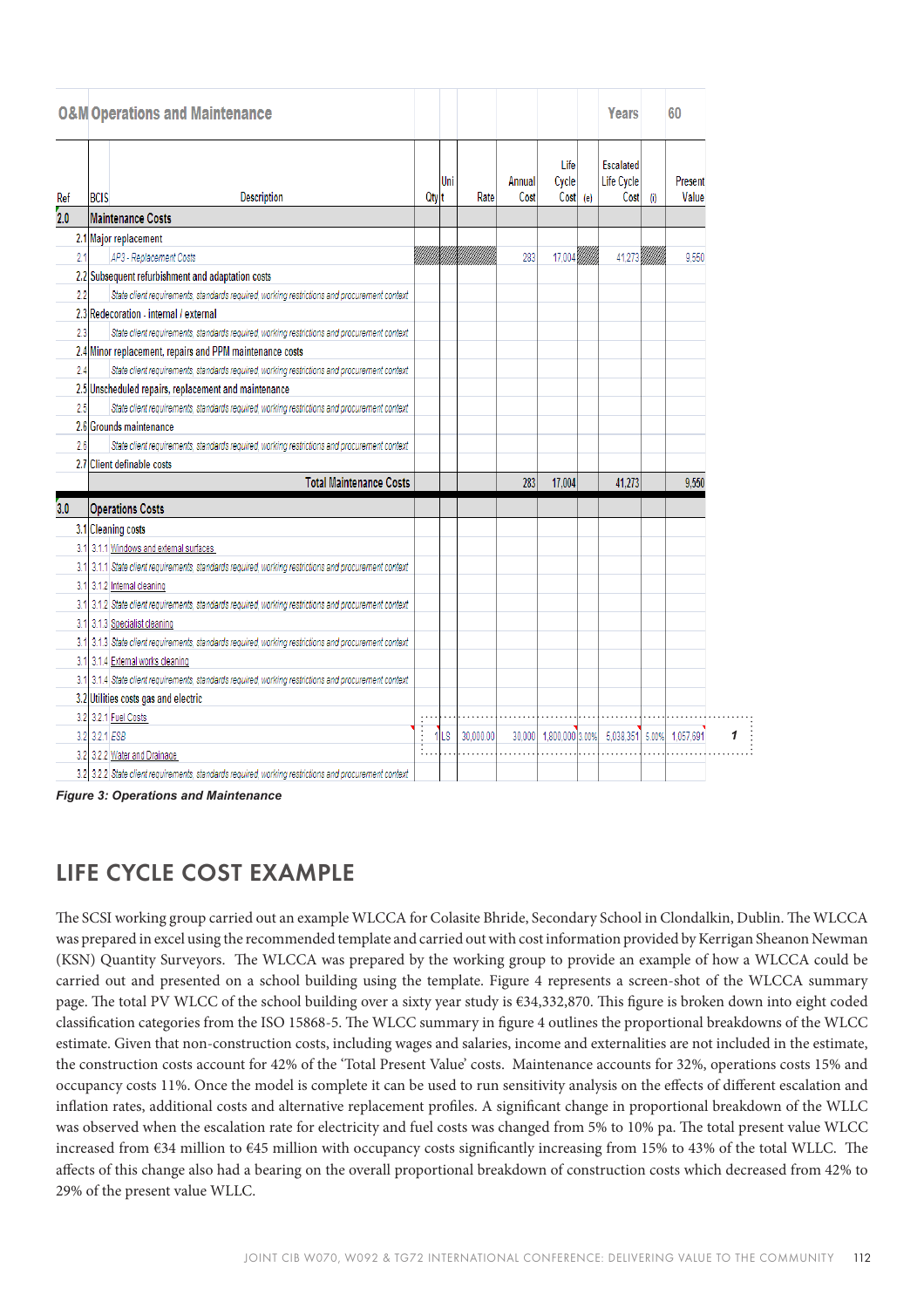Total **WLCC Whole Life Cycle Cost Life Cycle** Present Cost €/m2 Value €/m2  $_{\rm cc}$ 12,774,063 1716.94 **Construction Costs** 12.774.063 1716.94 2.0 Maintenance Costs 17.412.454 2340.38 9.636.031 1295.17 3.0 Operations Costs 5.640.000 758.06 4 625 512 621.71 4.0 Occupancy Costs 5,469,000 735.08 3,213,619 431.94 5.0 End of Life Costs  $0.00$  $\overline{0}$  $0.00$  $\Omega$ Life Cycle Cost (2.0 - 5.0) 28.521.454 3833.53 2348.81 LLC 17.475.162 Total Life Cycle Cost (Incld Construction) 41,295,517 5550.47 30.249.225 4065.76 **TLLC**  $0.00$ 6.0 Non Construction Costs  $0.00$  $\overline{0}$  $\overline{0}$ 7.0 Income  $\overline{0}$  $0.00$  $\mathbf{o}$  $0.00$  $\Omega$ 8.0 Externalities  $\Omega$  $0.00$  $0.00$ 41,295,517 5550.47 30.249.225 4065.76 **WLC** Whole Life Cycle Cost (ex VAT) 749.31 4 083 645 548.88 **VAT** Vat 5 574 895 WLC VAT Whole Life Cycle Cost (Inc. VAT) 46,870,412 6299.79 34,332,870 4614.63 **NAE Net Annual Expediture** Annual  $f/m$  $\frac{9}{6}$ Costs 2.0 Maintenance Costs 290.208 39.01 61% 94,000 3.0 Operations Costs 12.63 20% 4.0 Occupancy Costs 91.150  $12.25$ 19% **NAE Net Annual Expeniture** 475.358 63.89 100% 7.0 Annual Income **WNAE** Whole Net Annual Expeniture 475,358 63.89 **NAE Net Annual Expenditure** Construction 11% Costs

Years

60



**Figure 4: Whole Life Cycle Cost Summary** 

Table 2 provides an example of the input involved in the input sheets (operations and maintenance sheet). The PV factor calculations are carried out outside the print area; the factors are calculated from formulae, which extract the escalation (e), discount rate (i) and study period (n) from the relevant cells to include them in the calculation. If any of the variables are changed the result would proliferate through the estimate. The 'utilities gas and electric costs' are one of the costs associated with the ISO15868-5 classification category, 'operations costs'. Changing variables in this sheet, through the inherent linkages will have an effect on the total present value WLLC, as can be seen from the change in escalation rates above. Table 2 provides an example of a UPV\* formulae used in the sheet which is typical to the other sheets used in the template. The UPV factor (column f2/row 3.2.2) which is calculated outside the print area is calculated with the relevant escalation rate (e), discount rate (i) and study period (n) through a number of calculations in the cells of row 3.2.2, columns f, f1 and f2. The formulae in f accounts for the top half of the UPV formulae, f1 accounts for the bottom half and f2 is a result of dividing f1 into f to achieve the UPV factor in f2. The resultant UPV\* factor in f2 is multiplied by the annual amount to determine the PV cost  $(35.2564 \times 6000 = 211,538)$ . The text boxes above the screen shot show the formulae in the cells outside the print area. The formulae are included to show how the UPV $*$  factor is broken up into three calculations.